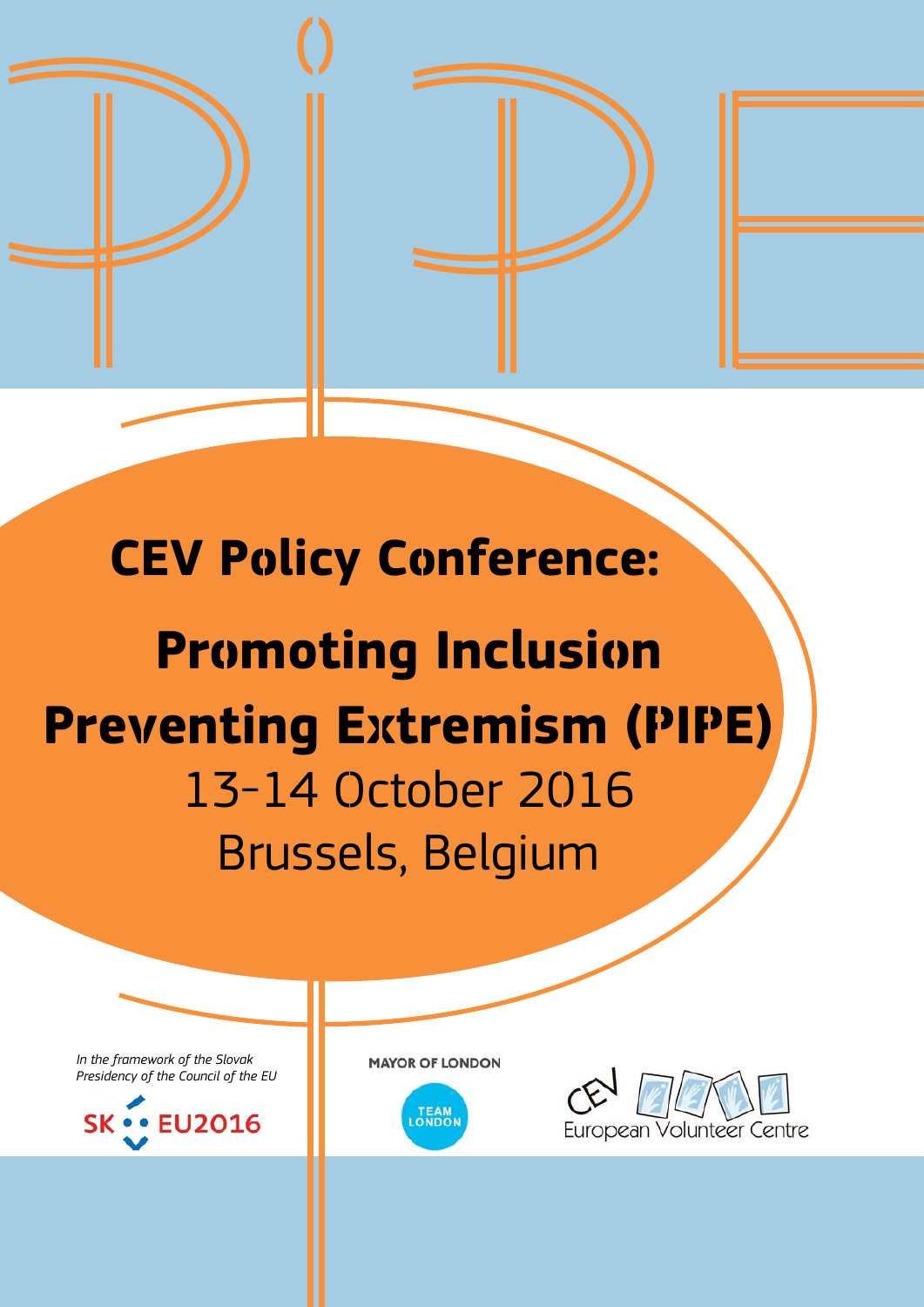# **Iramime**

# **Avenue de Cortenbergh 79, Brussels**<br> **PIPE Day** 1

**Venue: Permanent Representation of Slovakia,** 

- **09.00-09.30** Registration CEV Members General Assembly **09.30-12.30 CEV General Assembly**
- **13.30-14.00** Registration **PIPE Policy Conference**
- **14:00-14:45 Welcome**: Representative Permanent Representation of Slovakia **Opening of the Conference**: Cristina Rigman, CEV President **Presentation of the PIPE publication**: Gabriella Civico, CEV Director **Keynote Speech**: Mohammed Azahaf, Intercultural dialogue and immigration expert **EVS 20th Anniversary**: How Erasmus Plus volunteers promote inclusion & prevent extremism
- **14:45-15:15** *Coffee Break*
- **15:15-16:30 Volunteering, extremism and social cohesion: experiences from England:** Nick Ockenden, Head of Research at NCVO **Discussion:** Promoting Inclusion and Preventing Extremism - What role for volunteers?

## **Reception European Volunteering Capital 2018 Candidates Presentations**

 **Venue: London House, Rue du Trône 108, Brussels**

**18:00-19:30 #EVCapital 2016 London Presentation #EVCapital 2017 Sligo Presentation #EVCapital 2018 Candidates Presentations: Aarhus and Ringkøbing-Skjern 19:30-20:30 Networking Reception** 

# 14 October 2016

 **Venue: London House & GIZ-Brussels Rue du Trône 108, Brussels**

#### **09:30 - 12:30 PIPE Workshops:**

 **1. Gender Perspectives: Ethnic Youth Support Team (UK) Mothers for Life (BE) Exitcirklen (DK) Hope Not Hate (UK)**

#### **2. Media**

**Against all Expressions of Hatred (CZ) HejtAlert (PL) 180 Degrees Turn (DE) We Are Like Oranges (SE)**

#### **3. Sport/Art/Culture**

ıdon **#EVCapital** 

**Bmechte (SE) Zinnekke (BE) Fundacion Alfanar (ES) Salaam Peace (UK)**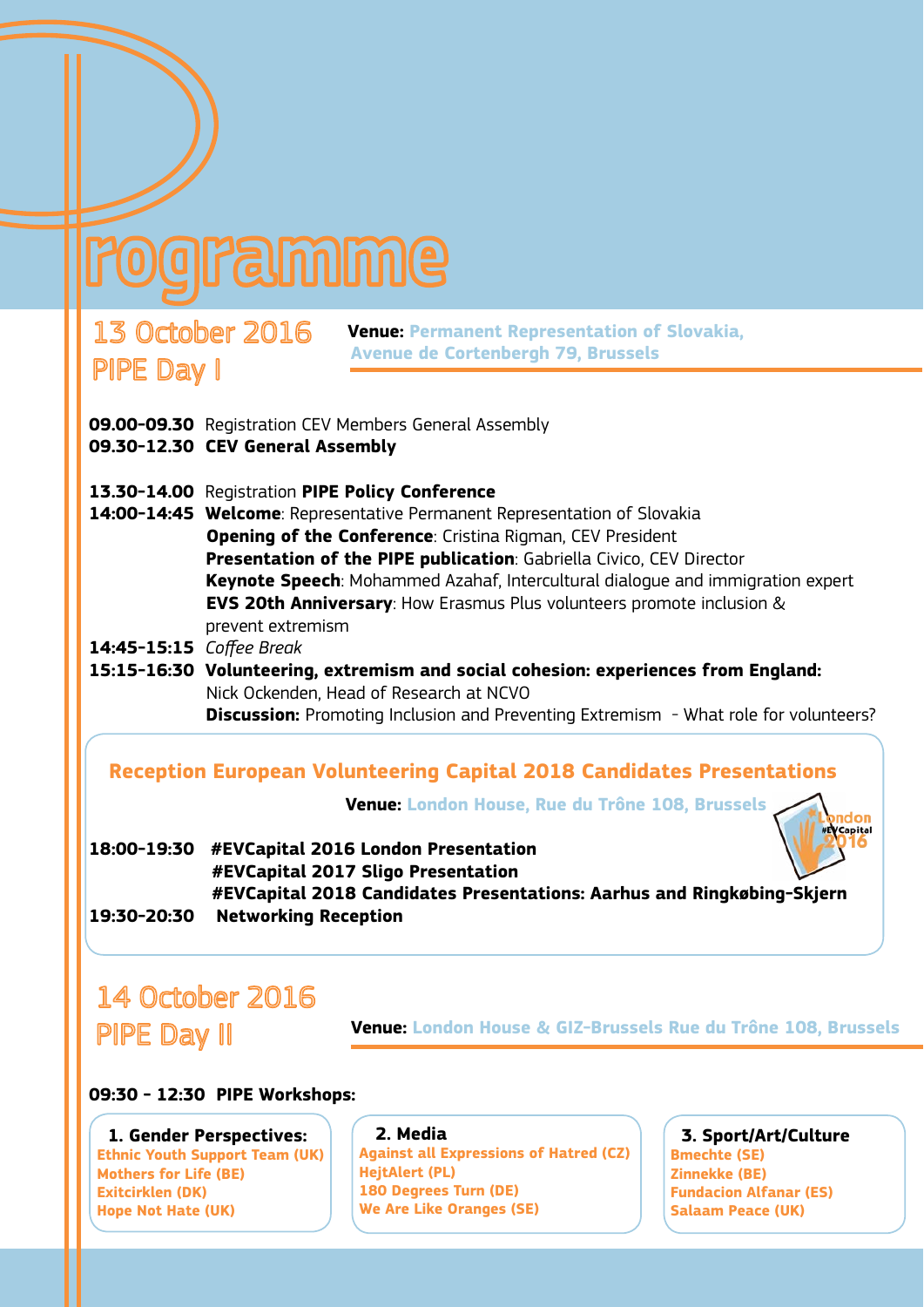

# **FORWARD Mohammed Azahaf**

*Mohammed Azahaf, son of Moroccan immigrants to Spain, participates in social work since the 90s and is a founding member of the first Association Children of Immigrants in Spain (SABABIA), of which he was president for four years. He has worked as a youth trainer and as Intercultural Mediator in Madrid for 8 years, specializing in direct educational intervention with youth at risk of social exclusion and has held the positions of Coordinator Immigration and Multiculturalism in the Youth Council Community Madrid and the Youth Council of Spain. Mohammed has experience as a columnist for the newspaper El Pais, Infolibre, El Diario, El Plural, and also in various TV programs for Sixth, Al Jazeera TV Hispan or Cordoba International.*

In 1948, after living through two world wars that involved a great loss of life and much suffering and pain to millions of people, humanity decided to equip itself with a series of proclamations that should make life amongst the people of this planet more cordial and conducive to stability and peace.

Sadly, throughout history, the conflicts that have existed in our societies, whether wars, revolutions, or other attacks, have occurred often in response to inhuman treatment or injustice that people may have suffered. In response to this the United Nations decided to adopt, through a critical letter signed and ratified without any country voting against, the **Universal Declaration of Human Rights**, which in its preamble, states:

*"Whereas recognition of the inherent dignity and of the equal and inalienable rights of all members of the human family is the foundation of freedom, justice and peace in the world,* 

*Whereas disregard and contempt for human rights have resulted in barbarous acts which have outraged the conscience of mankind, and the advent of a world in which human beings shall enjoy freedom of speech and belief and freedom from fear and want has been proclaimed as the highest aspiration of the common people"*

Today, more than ever, it is necessary to remember this **Charter of Fundamental Human Rights** and the importance of any action that could lead to the common benefit of the society in which we live. Our society is developed in a global context that in just a few hours, with an aeroplane, you can be anywhere on the planet. A society in which, thanks to the media and social networks, it is possible to know and understand in incredible detail what happens anywhere in the world.

This situation creates interrelated societies in which what happens thousands of kilometers away can also affect us in a short time. We have seen coups unfold live, we have seen the consequences of attacks instantly, but also we have seen the spontaneous solidarity of thousands of people manifesting in concrete actions against an act of horror. We have seen how people are prepared to help each other face the challenges with which we are being constantly presented, such as the solidarity shown by many people in the face of the arrival and the plight of refugees in Europe. Human beings are capable of being supportive and inclusive, but at the same time we can commit acts of injustice. Both sides are part of the same person, but we want the face of solidarity and joint action to be strengthened & extremism and injustices to be eradicated.

We wanted to develop this guide in a time when working together, networking and joining forces should be paramount, because as has been mentioned, what happens at a point on the planet immediately has an effect on another point thousands of kilometers away. Collaboration between people, volunteering & solidarity are social development tools that produce undoubted improvements in the living conditions of those who engage with them and/or benefit from them and they should be celebrated and applauded.

People giving their time, energy and expertise through volunteering has the consequence that many parts of our planet experience spaces of harmony and community cohesion that otherwise would not have been there. Voluntary participation collaborating in community actions in different ways has been one of the main determining factors in the success of the initiatives we wanted to present in this guide.

The publication PIPE "**Promoting Inclusion & Preventing Extremism**" showcases different initiatives developed in various organizational contexts. All show that volunteers engaging in projects that reflect the reality that citizens live in their daily lives can have a huge impact. Social diversity in our societies favors the mixing of different cultures which in turn creates opportunities for exchange, that when well-managed, enrich all the people who are part of society. We should not forget that conflicts exist in every level of our lives and society, and we are reminded of this by the UN in its introduction to the Universal Declaration of Human Rights, but also we cannot forget that the prevention, management and resolution of such conflicts that continue to emerge also depends on us.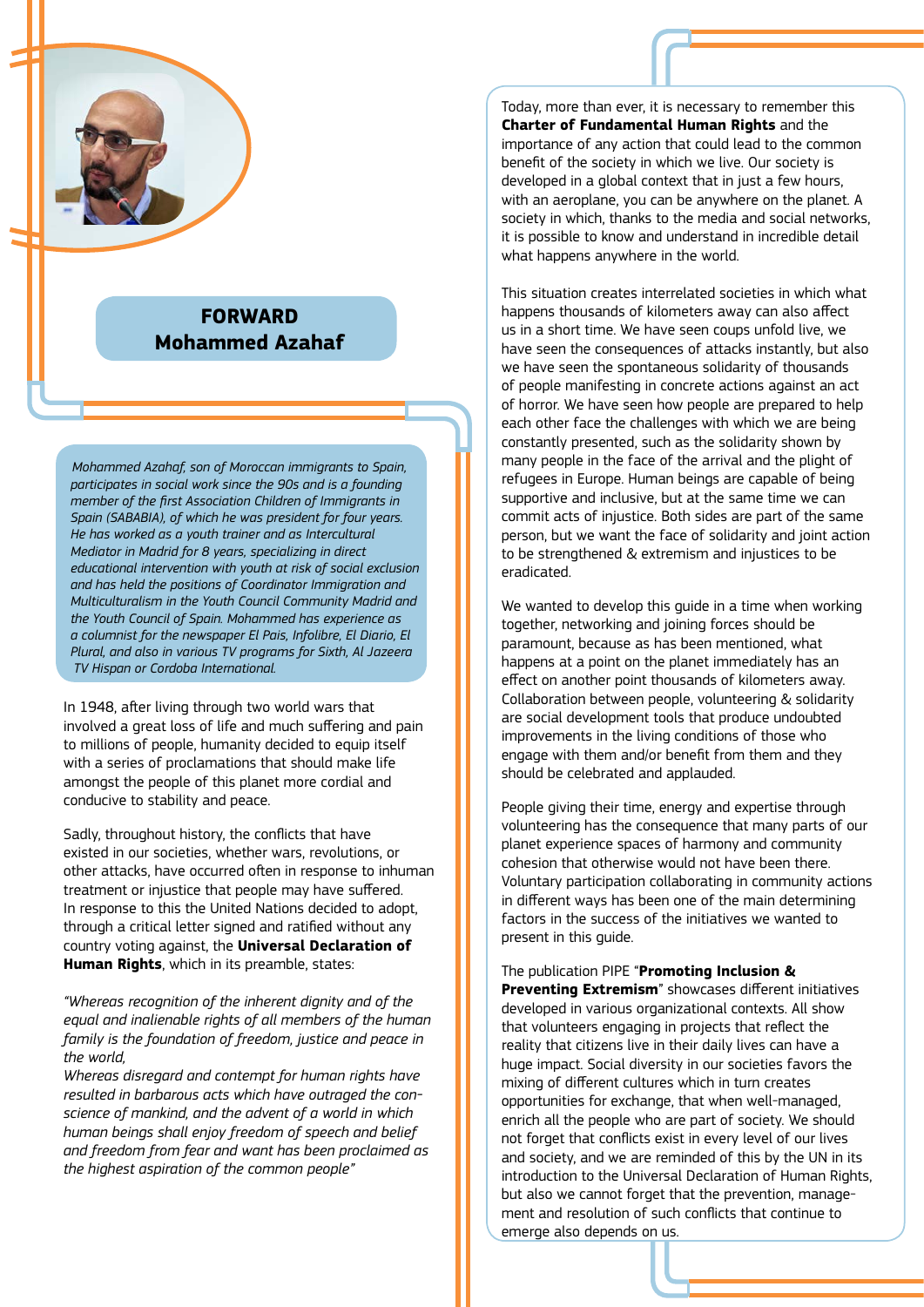For this guide, a brief explanation of the different terms used is useful. We begin by defining the concepts of "**Inclusion**" and "**Extremism**" and what we understand by them in the context of this guide. They are the two words that have given rise to this guide and two phenomena that have been transversally addressed in the initiatives presented here. Of course, it must also be emphasized that these two terms are under discussion at the present time in our society, by political representatives and institutions at all levels and fields down to even the smallest organisations, the media and at the individual level.

First we emphasize that we are talking about inclusion as a positive term in itself, since the use of the word "inclusion" involves "the action and effect of including, or connection or friendship with someone else". Inclusion is the notion that often underpins and promotes the active citizenship exercised by those people who engage as volunteers through the activities presented here. In this way the volunteers promote and support their membership, and those of others, in the societies in which they live and interact - they are included.

In our modern societies we use **different models of inclusion**, which we could identify through three different approaches to management of social diversity: "**Multicultural**", "**Assimilation**" and "**Intercultural**".

It is important to note that the "**multicultural**" model is not so much an objective in itself, but a reality that occurs in societies. There are several examples of countries, where through their own creation or territorial distribution, the coexistence of cultures is a reality, such as Belgium with its different cultures and languages or Spain with its different nationalities and recognized official languages. The multicultural model is mainly based on respect and the assurance and guarantee of cultural diversity and tolerance for all members of society. No member of the society is forced to renounce their identity and their cultural traits, whilst at the same time all citizens have the same duties and responsibilities and can benefit from the same rights and freedoms as any other citizen of the country. We can find these models of inclusion in European countries like the United Kingdom or the Netherlands, where it is easy to find a police officer or any other member of public administration with signs of cultural diversity clearly identifiable.

Regarding the "**assimilation**" model we must bear in mind that it requires each and every one of the people who are part of that social model to adapt to the same standards and requirements that have been previously established by society. This model, based on the republican ideal of establishing an equal citizenship for all members of society, attempts to grant equality of all members of society in different spheres thus avoiding that personal or cultural characteristics and individual values are mixed with the public life and that they remain solely in the private spheres. This model seeks complete assimilation of the individual into society, and inorder to enjoy full citizenship requires that the person adapt to previously established

national values and give up their ethnic, linguistic and cultural identity. We can find this inclusion model in France, the country of reference for the assimilation model.

With the "**intercultural**" model an area is established whose goal is to achieve convergence and respectful relationships between all people who are part of a society, regardless of their cultures and ethnic differences. This model does not establish the superiority of any culture on another, nor the renunciation of personal and cultural features as proposed by the assimilationist model. With this model intercultural dialogue is promoted, as is the meeting between different cultures. It is based on the mutual recognition of the individual, their values and their way of life and aims for a social model of coexistence and diversity within the same values based on the coexistence and different cultures. Unlike the multicultural model that creates pockets of different cultures without actually mixing at any time and where cultural coexistence is limited to the public space, the intercultural model seeks to create a horizontal model which there is constant interaction to create common spaces. The individual identities and cultures are reinforced through understanding "*the other"* and through the active involvement of other individuals to contribute their knowledge. This approach results in the sharing & creating of spaces of genuine coexistence.

We also want to explain the second part of the objectives of the projects presented here and what we mean in this guide when we speak of "extremism". In this case, we refer to "**extremism**" as the **"tendency to take extreme ideas**" in whatever way this manifests itself, but especially that which results in violence, whether physical or verbal. Violence is understood according to the definition used by the World Health Organization; "As the intentional use of power or physical force, threatened or actual, against oneself, another person or a group or community, which causes or has a high likelihood of resulting in injury, death, psychological damage, developmental disorders or deprivation".

At present there are different types of violence that in different degrees can be steps towards extreme violence, for example, hate speech or terrorism. There are also different levels of social intervention according to each level and type of violence. Through understanding the different types and grades of violence, mistrust and hate we can see the importance of the diversity of projects and especially the diversity of activities and approaches in specific areas to help prevent, detect and resolve social conflicts.

Within the collective violence we can see acts of hate committed by individuals or by organized groups, as well as terrorist actions or mass violence. It is necessary to highlight the increase of hate speech at different levels from for example, right-wing political movements and ultra nationalist groups, among others, that promote exclusion and discrimination of differences.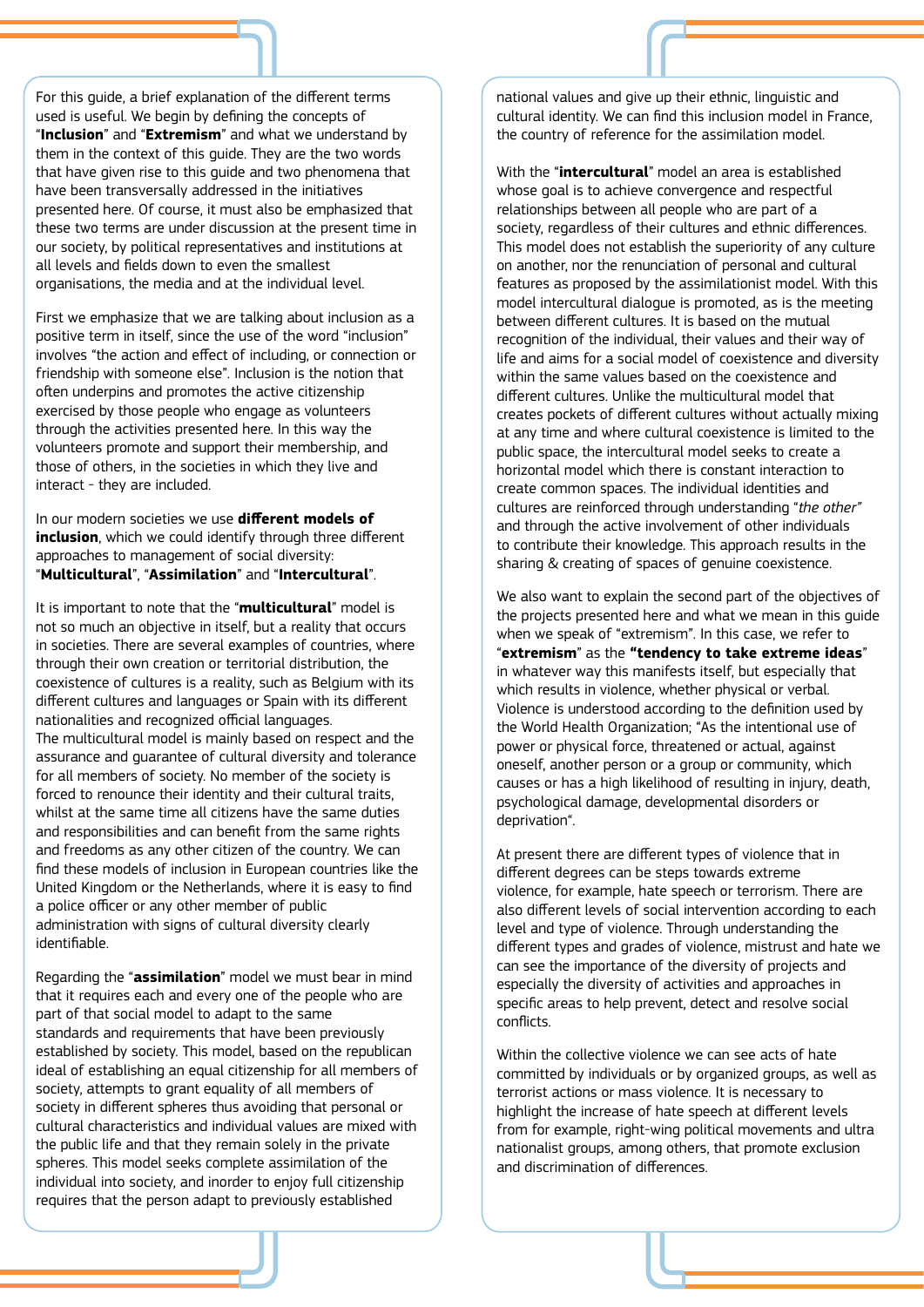Clear examples of this hate speech are what happened in Rwanda or in the former Yugoslavia, tragedies that began with incitement to hatred of difference (hate speech) which ended with war and ethnic cleansing. Hate speech should be addressed as quickly as possible as it can be one of the steps towards physical violence. We note the importance of taking into account whether or not there are psychological factors that influence people's behavior and use of violence or predisposition to this. In addition to these psychological factors other factors must also be taken into account such as educational level, socio-economic background, the consumption of psychotropic substances and history of aggressive behavior or having suffered abuse or discrimination at any point in their life.

The importance of social intervention at the closest family and social environment level, helps us to know, through close social relationships (friends, family), if the individual is at risk of becoming a perpetrator of violence or has been the victim of these acts. Therefore it is necessary to carefully examine the context in which an individual develops and the context of the community in which the person maintains their social relationships, such as the school, the workplace and the neighborhood, in order to identify the characteristics of these areas that are strongly associated with this person.

Experience shows that economic or educational levels are not direct determining factors linked to the use of violence. Indeed, many incidents of inciting hatred come from people who have a high educational level and economic possibilities, and in some cases, individuals who have committed acts of extremist violence, were university educated and are economically well-off. It is important to decouple, for the proper intervention and prevention of extremism, low social, economic and cultural levels and opportunities with the risk of engagement in extremist violence. **There is a need for preventive social intervention against hate speech and violence at all levels and areas of life experience whether that is universities, prisons, the employed or the unemployed and disaffected.** 

Given all this, the question arises about what leads someone to violence and extremism as a way of expressing their personality and whether it is the responsibility of the individual or the environment in which they live, that is to say, society. One of the greatest challenges facing our planet, fighting extremist violence and achieving respect for diversity, cannot be ignored, and must be confronted without prejudice. Whilst this is a primary responsibility of policymakers and political institutions we must admit, and highlight, that they alone can not address these challenges. A real and lasting solution to the situation requires a strengthened active civil society, both organised and non-organised, working with other stakeholders in a complementary manner. Funding, training and support for the promotion and realisation of opportunities for citizen participation and volunteering to act in a timely and appropriate manner at the local level in promoting inclusion and prevention of extremism is also needed.

It should be a primary responsibility of the policymakers and political institutions to ensure that this is enabled and forms a key part of their inclusion and anti-extremist strategies.

We must take into consideration that tendency towards violence in different degrees, can be identified and prevented in advance if there are sufficient numbers of trained people to undertake different social interventions such as social psychologists, educators, teachers, doctors, military, police forces and familly members, as these are the closest people in most cases to those individuals who use, or would use, violence in its different degrees. Given this capacity to predict violence, we must also work to prevent it in different areas and social groups in our society.

These actions must take into account the social diversity in which they develop. It is not the same degree of development and violence in areas of armed conflict, such as that which Colombia has experienced, or that currently seen in countries of the Middle East and Asia, including Iraq, Syria or Afghanistan, as they can be in countries like the United States of America or Europe, whose social contexts as a result of migration have generated modern societies with the various characteristics of this century and of a globalized world.

**It can be seen that most of the factors that increase the risk of violence and extremism are possible to detect. We are convinced that violence is preventable and the examples of projects in this guide show that through voluntary action many of these factors can be mitigated and risks reduced. The initiatives described, from individual and community actions, small-scale, to national and international actions show the impact that can be gained towards improving the societies in which we live, promoting inclusion for all.** 

We hope this guide will be useful to learn more about how, in different parts of our planet, different types of organisations work with great professionalism involving volunteers in social projects that make our societies a better place to live in and **promote inclusion and prevent extremism**.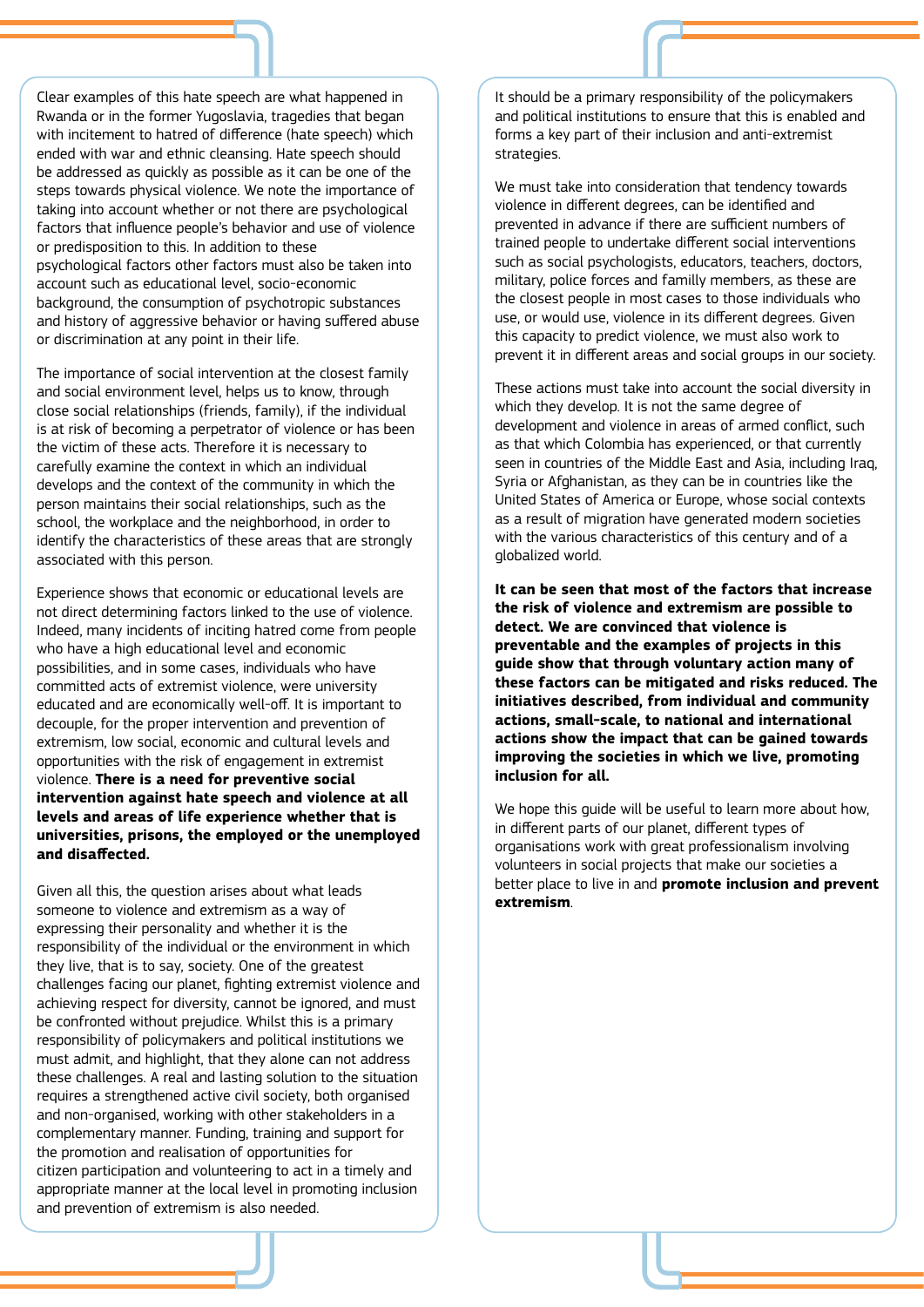

### **Introduction Gabriella Civico -CEV Director**

*Gabriella Civico has been Director of CEV (European Volunteer Centre) since 2012 having previously been the project manager for the EYV Alliance and responsible for the PAVE (Policy Agenda for Volunteering In Europe) publication (2010-2012). In 2013 she developed the Employee Volunteer European Network (EVEN) and The European Volunteering Capital Competition. She represents CEV in the European Economic and Social Committee Liaison group and is a member of Civil Society Europe Steering Committee.*

The value in tackling discrimination and exclusion through direct experiences such as volunteering rather than simple theories or discussion is not a new idea. The idea for this publication and conference was conceived long before 2015 when the EU Education Ministers convened and issued the *"Paris declaration on promoting citizenship and the common values of freedom, tolerance and non-discrimination through education"* (EU Education Ministers 17 March 2015 Paris).

CEV and its members and members' members have long understood **the value of volunteering for social inclusion and the prevention of extremism**, an understanding apparently shared by many institutions and policy makers and most recently demonstrated in the 2016 EP Resolution *"The role of intercultural dialogue, cultural diversity and education in promoting EU fundamental values"* (EP 2016).

The lack of investment and trust placed in volunteers and their organisations to enable them to play a key role in this shared and complex challenge reflects however, **a continued need to promote volunteering as a key part of promoting inclusion and preventing extremism**. Only through showing how volunteering is organised and functions, what is its impact, and how it fits in with, and complements, other strategies, will it be possible to increase its public and political recognition for and therefore lead to the investment so badly needed.

It has been shown that holding negative stereotypes of others can be just a few steps away from hate-filled action. **Volunteering has the power to break stereotypes and promote understanding and tolerance of differences**. In this way, volunteering is in an ideal position to provide a basis and a framework for inclusive communities and societies.

Volunteer organisations are currently experiencing a severe lack of capacity to train and manage sufficient numbers of volunteers in order to realise the full potential of this amazing resource in our communities. Just as people can be the source of so much hatred and pain they can also be the source of healing and love.

Just as extremist views and violence do not manifest themselves without encouragement and a conducive framework, volunteering, despite people's natural tendencies towards solidarity, cannot flourish without being placed in a strategic political framework with the required resources, recognition and acknowledgement for its role.

Through this guide we showcase projects, organisations and initiatives whose objectives are "**Promoting Inclusion and Preventing Extremism (PIPE)"**, highlighting the crucial participation of volunteers in such actions. The full practice examples can be found online at the following link: http://www.cev.be/cev-publications/

CEV welcomes additional examples to add to this repository highlighting the roles of volunteers in Promoting Inclusion and Preventing Extremism and encourages citizens and volunteer organisations to use them as inspiration for their own action, strategies and work programmes.

> **Gender Perspectives Media Art, Sport & Culture**

The PIPE Conference workshops will focus on these topics and aim to reach conclusions about:

 **Why we need inclusive societies? Where lack of openness, prejudices & discrimination stems from? How to reach inclusive societies? What facilitating inclusive societies through volunteering needs?**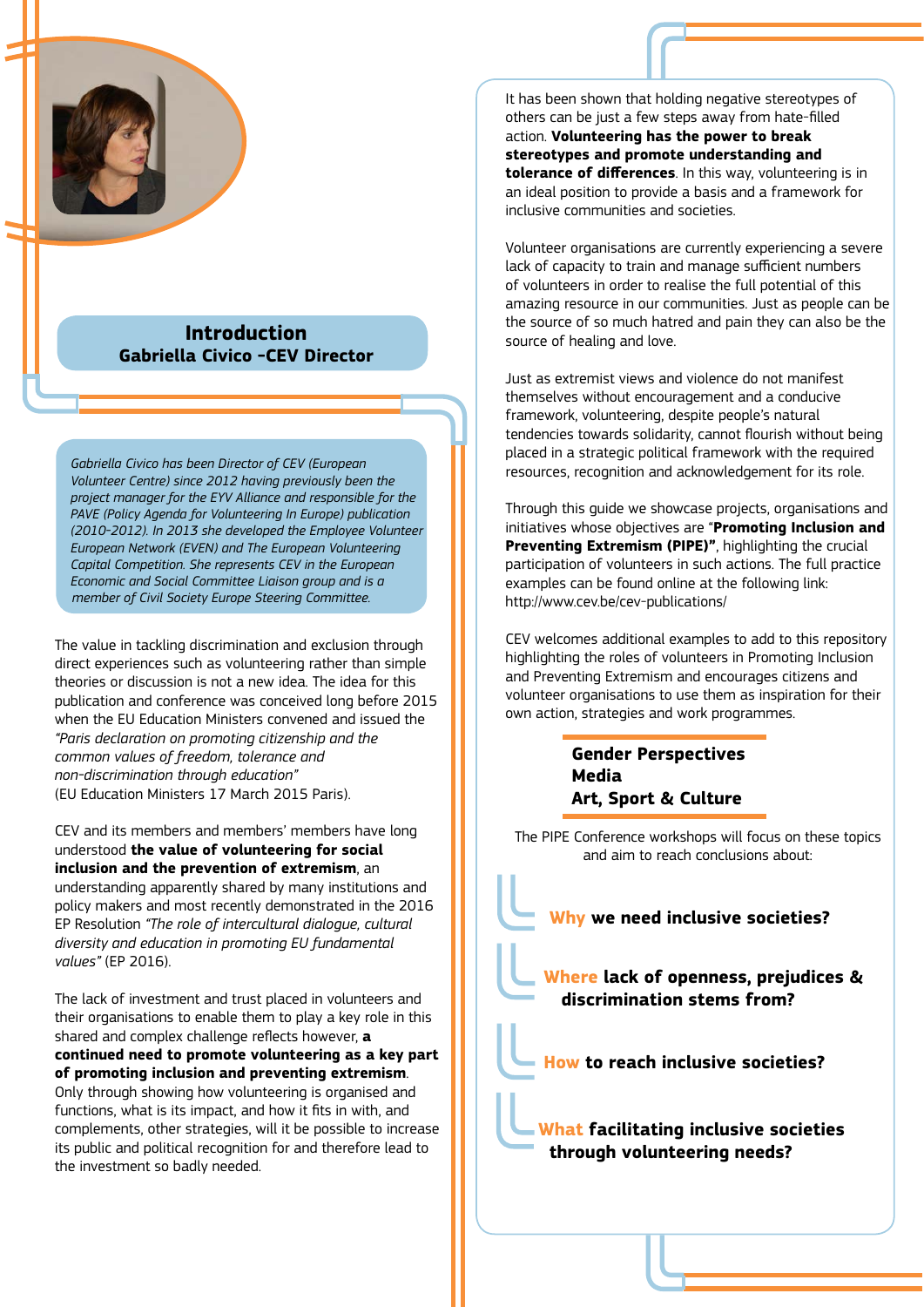### **Why we need inclusive societies?**

(e.g. Peace)

*Share your thoughts here.*

### **Where lack of openness, prejudices & discrimination stems from?**

(e.g. Stories in the media)

*Share your thoughts here.*

#### **How to reach inclusive societies?**

(e.g. Mutual respect)

*Share your thoughts here.*

### **What facilitating inclusive societies through volunteering needs?**

(e.g. Resources)

*Share your thoughts here.*